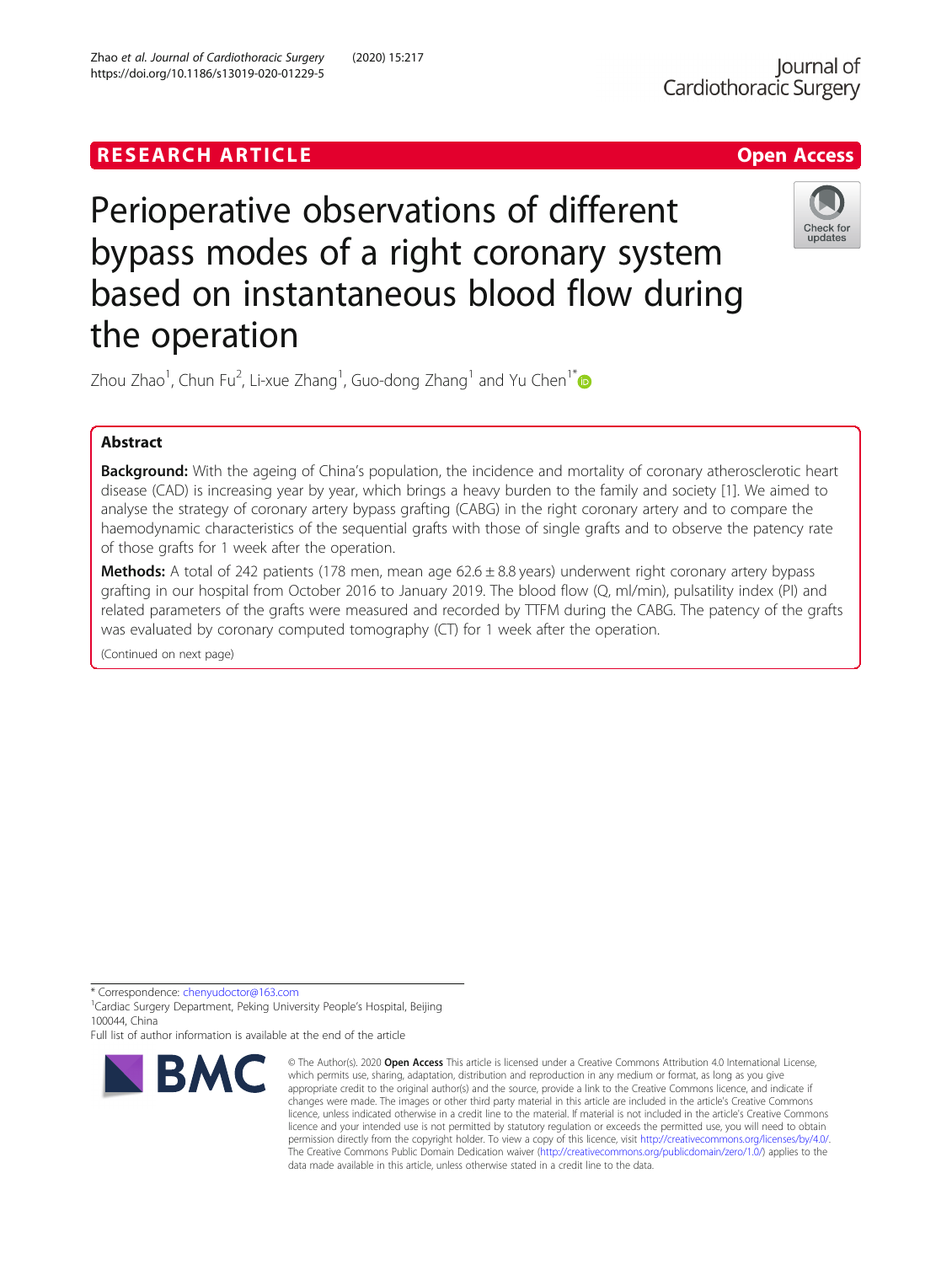## (Continued from previous page)

Results: The most common material used for the graft in the right coronary system of CABG is the greater saphenous vein (92.3%), followed by the radial artery (5.5%) and the internal mammary artery (1.9%). The highest frequency target of the right coronary artery is the posterior descending artery (PDA) (47.6%), followed by the right main coronary artery (RCA) (29.1%) and the posterior branch of the left ventricle (PL) (23.3%). The proportion of single grafts was the highest for the right coronary artery in CABG (178 cases, 67.9%), followed by a graft of the PDA-PL (42 cases, 16.0%) and other sequential grafts among the different coronary artery systems (including the system of the left anterior descending artery (LAD) and the left circumflex (LCX)). Whether there were sequential grafts of the PDA-PL or other sequential grafts among the different systems of the coronary artery, the instantaneous flow of a group of sequential grafts was higher than that of a single graft, and the difference had statistical significance ( $P < 0.01$ ). However, there were no significant differences in the flow between the groups of sequential grafts ( $P = 0.410$ ). Diastolic flow (DF) in the group of sequential grafts of the right coronary system was better than that in the non-sequential group  $(P < 0.001)$ , and the difference had statistical significance. There was no significant difference between the DF of the groups of the other system of sequential grafts and that of the right coronary sequential grafts. Coronary artery CT suggested that there were 11 cases of poorly developing grafts or stenosis and occlusion a week after the operation, and those phenomenon mainly occurred in the group with a single graft. There was only one case that was occluded in the group of other systems of sequential grafts, and statistically significant differences existed between the two groups ( $P < 0.01$ ).

**Conclusions:** In our centre, the most common form of CABG in the right coronary artery system is a nonsequential vein bridge to the PDA. Whether there are sequential grafts of the PDA-PL or other sequential grafts among the different coronary artery systems, the instantaneous flow of a group of sequential grafts is higher than that of a single graft. DF in the group of sequential grafts of the right coronary system was better than that in the non-sequential group.

Keywords: Coronary artery bypass grafting, Transit-time flowmeter, Sequential grafts

## Background

With the ageing of China's population, the incidence and mortality of CAD are increasing year by year, which brings a heavy burden to the family and society [\[1](#page-6-0)]. CABG has been recognized as one of the accepted standard protocols for the treatment of complex, multivessel coronary vasculopathy since it was first introduced in the 1970s [\[2](#page-6-0), [3](#page-6-0)].

The surgical strategies for the right coronary system (including the right main trunk, the posterior descending branch, and the left ventricle branch) have been significantly individualized and differentiated [[4](#page-6-0)], especially in the selection of target vessel sites. The strategy depends on the surgeon's clinical experience and habits because there is no recognized consensus model for the bypass or surgical strategy of the right coronary system. The purpose of this study was to observe and analyse the surgical strategy of the right coronary artery bypass graft in the conventional CABG population in our centre. The haemodynamic characteristics of the sequential bypass and nonsequential bypass vessels were compared and the patency rate at 1 week after the operation was observed.

## Research materials and methods

## Research data

From October 2016 to March 2019, a total of 242 patients underwent coronary artery bypass surgery in our hospital, including 178 men and 64 women, with an average age of  $62.6 \pm 8.8$  years. The average bypass count was  $3.22 \pm 0.80$ . A transient-flow flowmeter (TTFM) was used in all selected patients to measure the vascular flow parameters, and the corresponding results were recorded. Patients who used the radial artery as a bridge vessel were given nicardipine intravenously during the perioperative period, and they started taking diltiazem hydrochloride tablets orally (30 mg three times/day) after removal from mechanical ventilation.

A coronary CT examination was performed 1 week after the operation to observe the patency of the right coronary artery. All patients were routinely taking aspirin 100 mg/day to the day before surgery, and routinely taking aspirin 100 mg/day and plavix 75 mg/day after removal from mechanical ventilation.

## **Methods**

## Research methods

TTFM was used to measure and record the related parameters, such as the mean graft flow (MGF) and pulsatility index (PI value). A coronary CT examination was performed 1 week after surgery. Inclusion criteria: 1, simple CABG patients; 2, the right coronary system for coronary artery bypass grafting; exclusion criteria: 1, patients with minimally invasive small incision single and/ or multiple coronary artery bypass grafts; 2, patients, for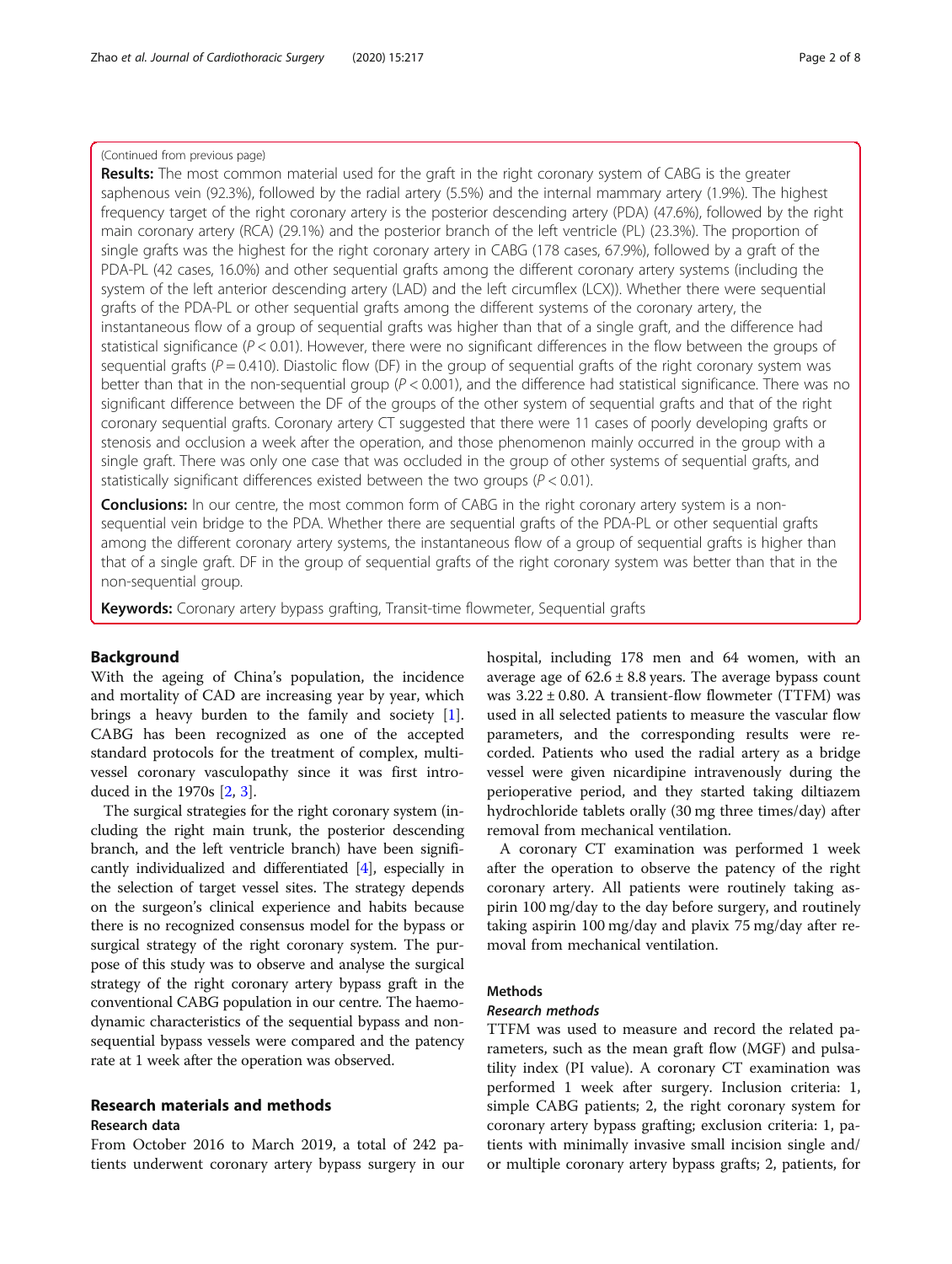tions during the operation; and 3, patients who, 1 week after surgery, did not undergo coronary CT examinations for various reasons. All CABG operations were completed by three surgeons with seniority greater than the deputy chief physician, and their independent completion of CABG surgery exceeded 700 cases.

#### Surgical methods

All patients underwent endotracheal intubation combined with general anaesthesia. All patients underwent routine mid-opening. Low-frequency electrosurgical detachment of the left (right) lateral mammary artery and/ or brachial artery was conducted under endoscope or direct vision. The saphenous vein collection and the coronary artery bypass grafting occurred under cardiohepatic cardiopulmonary bypass or non-stop jumping.

#### Instruments and methods

The transient blood flow meter (TTFM) used during the surgery is the Medidist VQ2011 model. After the anastomosis of all of the bypass vessels was completed, the protamine was neutralized and stabilized according to the diameter of the bypass. The ultrasonic probe was selected according to the diameter of the bypass, and the bypass vessel was placed in the probe near the anastomosis for direct measurement [[5\]](#page-6-0). Parameters obtained during surgery: 1. MGF is the average blood flow per minute in the graft bypass blood vessels, and the unit is ml/min. Some studies have suggested that MGF < 15 ml/ min is one of the predictors of a poor short-term prognosis [\[6](#page-6-0)]. 2. PI is the ratio of the maximum blood flow and the minimum blood flow difference to the mean flow rate  $[PI = (Q max -Q min)/Qm]$  in the graft vessel. It is one of the most commonly used indicators of graft function and is used to evaluate CABG with intraoperative TTFM. Excessive PI values represent functional defects in the transplanted blood vessels [[7\]](#page-6-0). Different studies have different definitions of cut-off values for PI. It is generally considered that greater than 5 is considered to be an independent risk factor for graft vascular dysfunction [\[6](#page-6-0)]. 3. DF is the ratio of the diastolic blood flow to the sum of the systolic and diastolic blood flow  $[DF = Q$  diastole/ $(Q$  systole+ $Q$  diastole)], which is a good indicator for evaluating the function of the CABG graft. It is generally believed that DF > 50% is one of the indicators of good graft function [\[8](#page-6-0)].

## Intraoperative determination of flow satisfaction criteria

1. The coupling degree is satisfactory when measuring the graft bypass vessel (> 50% or more); 2. The TTFM shows that the blood flow waveform is stable and reproducible; 3. The average flow red line is recorded after the plateau period is stable; 4. According to a previous study, display PI value < 5, flow rate > 15 ml/min is a satisfactory bypass blood flow parameter.

#### Postoperative coronary CT evaluation method

The vascular patency or restenosis was evaluated by two senior radiologists. The diameter of the bypass was measured in the cross-section of the bypass vessel. The mean value of the vascular diameter of the stenosis was not used as a reference. According to the Fitzgibbon bypass vascular grading criteria [[9\]](#page-6-0): Grade A, bypass vessel no stenosis or stenosis < 50%; grade B, vascular stenosis ≥50%, but not completely occluded; grade O, complete occlusion of the bypass vessel. In this study, we classified the grade A into the patency group, classified the grade B and grade O into the stenosis group, and classified the poorly developed ones into the stenosis group.

## Statistical analysis

All recovered data were analysed using EpiDate3.1 software, and the data were entered in parallel twice. The input data were logically checked, collated, and analysed for abnormal values to form a final analysis database. Correlation analysis was performed using the SPSS 20.0 statistical software package.

All descriptive measurement data are expressed by mean ± standard deviation, and normal distribution data mean comparisons were conducted using variance analysis, and non-normal distribution data mean comparisons were conducted using nonparametric tests (ranksum tests). The comparisons between the groups were performed using a chi-square test.

## Results

A total of 242 patients were included in this study, including 178 men and 64 women. Their average age was  $62.6 \pm 8.8$  years, and the average number of bypasses was  $3.22 \pm 0.803$ . The specific results are shown in Table [1.](#page-3-0)

This study showed that the proportion of nonsequential single-branched bypass in the right coronary system was the largest (178 cases, 67.9%), followed by the sequential bypasses between the right posterior descending branch and the left ventricle posterior (42 cases, 16.0%). The rest were mostly sequential bypasses between the right crown system and the non-right crown system (including the front descending branch system and the gyroscopic branch system) (see Table [2](#page-3-0)).

Considering the convenience of subsequent statistics on single-branched bypass and sequential bypass, combined with clinical features, we grouped the intraoperative bypass conditions as follows: the single-nodes of the right-crown system were respectively single-bypassed to the single-group (group A), the sequential bypass of the right coronary system and the convoluted and/or anterior descending branch system were placed in the other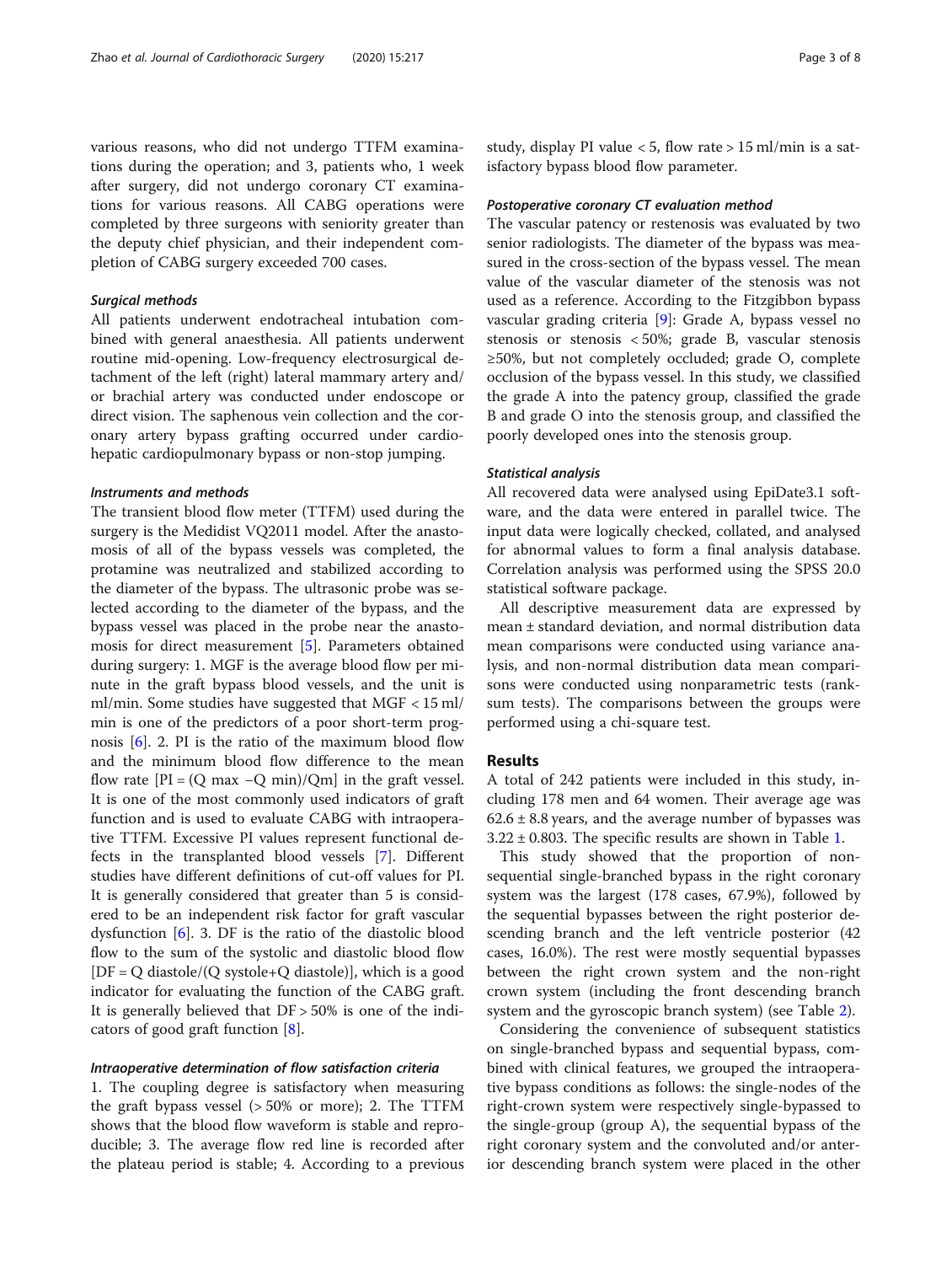<span id="page-3-0"></span>

| Items                                                 | Sub-item | Percent% | Count          | Mean $\pm$ standard deviation |
|-------------------------------------------------------|----------|----------|----------------|-------------------------------|
| Age                                                   |          | 100      | 242            | $62.6 \pm 8.8$                |
| Gender                                                | male     | 73.6     | 178            |                               |
|                                                       | female   | 26.4     | 64             |                               |
| Bypass count                                          |          |          |                | $3.22 \pm 0.803$              |
| Preoperation Ejection fraction (EF)                   |          |          |                | $62.3 \pm 10.3$               |
| Left ventricular end diastolic diameter               |          |          |                | $5.09 \pm 0.64$               |
| Smoking history                                       |          | 50       | 121            |                               |
| <b>Diabetes</b>                                       |          | 40.1     | 97             |                               |
| Hypertension                                          |          | 62.8     | 152            |                               |
| Chronic renal insufficiency                           |          | 1.7      | $\overline{4}$ |                               |
| Extracorporeal circulation surgery                    |          |          | 88             |                               |
| Cardiac Function Classification (NYHA Classification) |          |          |                | $2.44 \pm 0.44$               |
| Previous percutaneous coronary intervention (PCI)     |          | 12.8     | 31             |                               |
|                                                       |          |          |                |                               |

systematic sequential groups (group C), while the right coronary system Y-bypass was placed in the PDA-PL right coronary sequential group (group B). The differences in flow, pulsation index and DF parameters between the three groups were compared. Considering that the single crown of the right crown system and one other system have a sequential influence on the flow distribution, this part of the data is ignored (2 cases/0.7%) (see Table [3](#page-4-0)).

This study showed that the bypass material used in the right coronary system of our centre was mainly the saphenous vein (286 cases, 92.3%), followed by the radial artery and the internal mammary artery, and the utilization rate of an arterial bypass was low. In the choice of target vessel sites in the right coronary system, we preferred the posterior descending artery for bypass (47.6%), followed by the right coronary trunk (29.1%) and the left ventricle posterior branch (23.3%). One week after the surgery, on the coronary CT examination, 11 cases of bypass vessels had different degrees of poor development or stenosis and occlusion, and this mainly occurred in single bypass vessels (11 cases, 91.7%), of which only one was a sequential bypass blood vessel with other systems. The differences among the above groups were statistically significant  $(P < 0.01)$  (see Table [3\)](#page-4-0).

In this study, the instantaneous flow of the vasculature in both the right coronary sequential group and the other system sequential group was higher than that of the single group, and the above difference was

Table 2 The right coronary artery system bridg method

|             | The right crown system bypass method                                                                                     | Frequency | Effective<br>percentage |
|-------------|--------------------------------------------------------------------------------------------------------------------------|-----------|-------------------------|
| Group 1     | Non-sequential single bypass <sup>a</sup>                                                                                | 178       | 67.9                    |
|             | Group 2 Non-sequential double bypass <sup>b</sup>                                                                        | 9         | 3.4                     |
|             | Group 3 Posterior descending branch-posterior branch of left ventricle                                                   | 42        | 16.0                    |
|             | Group 4 Sequential bypass with 2 gyro systems and 1 right crown system                                                   |           | 0.4                     |
|             | Group 5 Sequential bypass with 1 gyro system and 1 right crown system                                                    | 20        | 7.6                     |
|             | Group 6 Sequential bypass with one forward descend system and one right crown system                                     | 2         | 0.8                     |
|             | Group 7 Sequential bypass with 1 roundabout system and 2 right crown systems                                             | 5         | 1.9                     |
| Group 8     | Sequential bypass with 1 forward descending system, 1 gyrating system and 1 right crown system                           | 2         | 0.8                     |
|             | Group 9 Y-bypass at two target sites in the right crown system                                                           |           | 0.4                     |
| Group<br>10 | Right target system, two target sites, one other system sequential bypass and one non-sequential single<br>branch bypass | 2         | 0.8                     |
| In total    |                                                                                                                          | 262       | 100.0                   |

<sup>a</sup>ln the operation, the right crown system only has a single bypass

bln the operation, right coronary system separately set up two bypass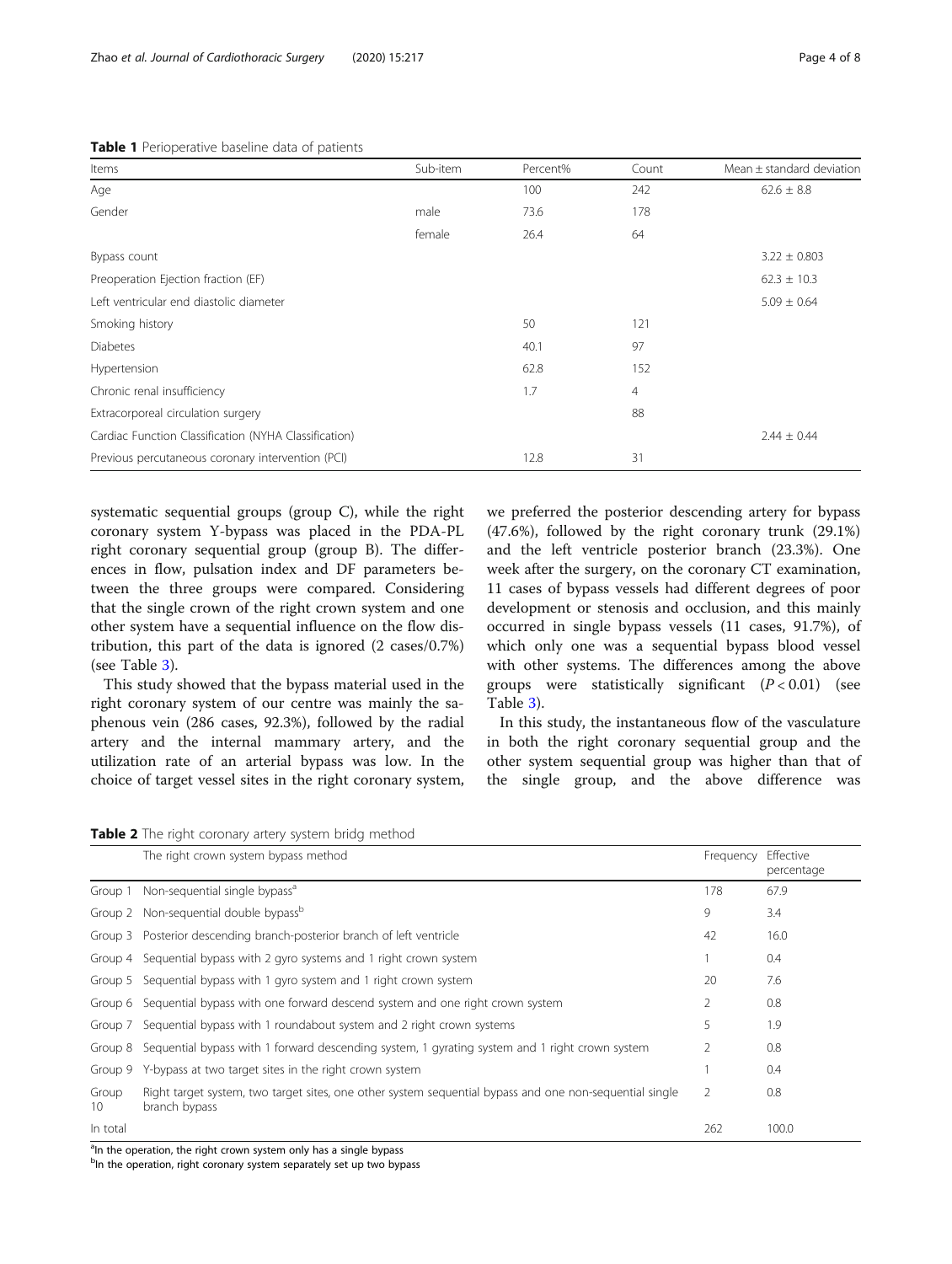| Group                                         | Frequency       | Percentage(%) |
|-----------------------------------------------|-----------------|---------------|
| Single bypass (Group A)                       | 187             | 71.9          |
| Right crown sequential group (Group B)        | 43              | 16.5          |
| Sequential group with other systems (Group C) | 30              | 11.5          |
| In total                                      | 260             | 100           |
| Great saphenous vein                          | 286             | 92.3          |
| Radial artery                                 | 17              | 5.5           |
| Internal mammary artery                       | 6               | 1.9           |
| Mix bypass <sup>a</sup>                       |                 | 0.3           |
| In total                                      | 310             | 100           |
| Right crown trunk                             | 90              | 29.1          |
| Post-fall                                     | 147             | 47.6          |
| Posterior left ventricular branch             | 72              | 23.3          |
| In total                                      | 309             | 100           |
| Single bypass group                           | 11 <sup>b</sup> | 91.7          |
| Sequential Group                              | $\mathbf{0}$    | $\circ$       |
| Sequential group with other systems           | 1               | 8.3           |
| In total                                      | 12              |               |
|                                               |                 |               |

#### <span id="page-4-0"></span>Table 3 Intraoperative interventions in the right coronary system

<sup>a</sup>The hybrid graft is the posterior branch anastomosis after the right internal mammary artery is connected to the saphenous vein;

b Of the 11 cases, 4 were poorly developed, 4 were occluded (grade O), 1 was moderate to severe stenosis (grade B), and 2 were moderately stenotic (grade B)

statistically significant ( $P < 0.01$ ). However, there was no significant difference in instantaneous bypass flow between the two sequential groups  $(P = 0.410)$ . There was no significant difference in the pulsatility index among the three groups ( $P > 0.05$ ). In the diastolic blood supply ratio, the right coronary sequential group was superior to the single-group  $(P < 0.001)$ , and the difference was statistically significant, while there was no significant difference between the right coronary sequential group and the other systematic sequential groups (see Tables [4](#page-5-0) and [5\)](#page-5-0).

## **Discussion**

The development of a CABG surgical strategy is one of the important factors for the success of surgery, of which the selection of target blood vessel sites is the most important strategy. Previous studies have shown that preestablished CABG surgical strategies based on coronary angiography are somewhat different from actual surgical strategies and are not related to the surgeon's seniority [[4\]](#page-6-0). Regardless of whether the surgeon is a low-grade or high-grade doctor, compared with the left coronary artery system, the actual coincidence rate of the selection strategy of the targeted lesion in the right coronary system is the lowest, and this also shows to some extent that the right coronary revascularization strategy is still controversial. This study found that our centre prefers the posterior descending branch (47.6%). Of course, this may be related to the patient's coronary lesions, but, on

the other hand, may also because that, in off-pump surgery (63.5%), the PDA is more convenient to expose and the intraoperative safety is relatively higher (compared to the right coronary trunk, less arrhythmia induced by bleeding) and other factors.

In recent years, the use of CABG for multiple arterial bypass and whole arterial bypass has become increasingly common, and a large number of studies have confirmed that these patients better mid- and long-term patency rates compared with veins [[10,](#page-6-0) [11\]](#page-6-0). This study showed that the bypass material for the right coronary system is generally the greater saphenous vein (92.3%), which may be related to its relative safety, relatively simple acquisition, relatively sufficient material, more plasticity, and other factors. The choice of materials for the right crown bridge has always been controversial [\[12](#page-7-0)]. Whether the high patency rate of an artery bridge on the left side is also applicable to the right side and the length of internal mammary artery, as well as the acquisition cost and the probability of a high linear sign of radial artery in the near future, all restrict the surgeon's choice of an artery to a certain extent. Our centre has little tendency to choose multi-arterial bridges, and besides strengthening our understanding, this also needs more clinical practice to shorten the learning curve.

In this study, the flow rate of the comparison between the other system sequential group (group C), the right coronary system sequential group (group B) and the single-group (group A) group gradually decreased,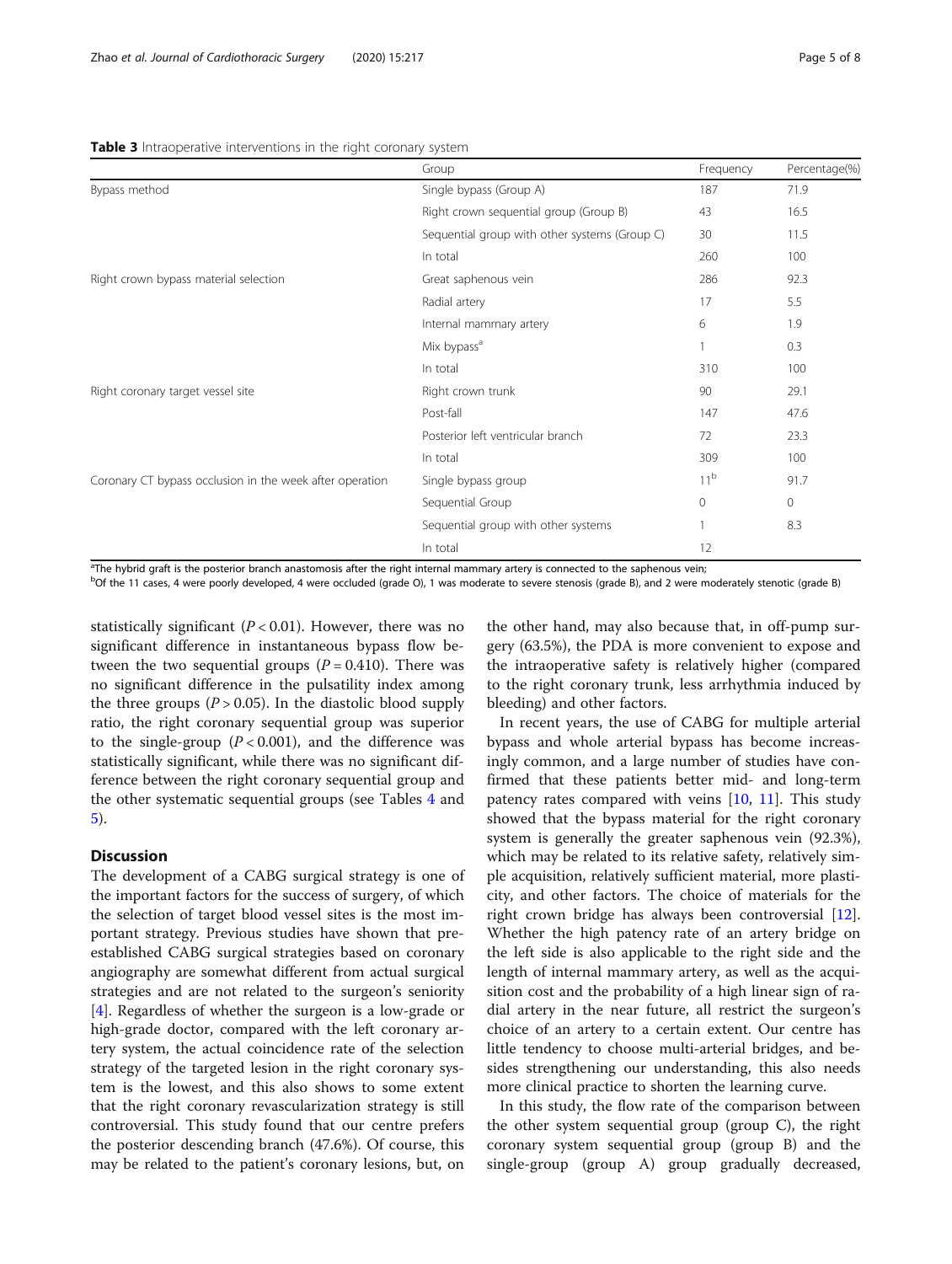|                                      |                                                  | Mean<br>Standard<br>Standard<br>deviation<br>error | 95% confidence<br>interval for the<br>mean |         |                | Minimum Maximum |       |       |
|--------------------------------------|--------------------------------------------------|----------------------------------------------------|--------------------------------------------|---------|----------------|-----------------|-------|-------|
|                                      |                                                  |                                                    |                                            |         | Lower<br>limit | Upper<br>limit  |       |       |
| Flow(Q)                              | Single bypass (Group A)                          | 30.64                                              | 20.130                                     | 1.472   | 27.73          | 33.54           |       | 110   |
|                                      | Right crown sequential group (Group<br>B)        | 40.93                                              | 20.421                                     | 3.114   | 34.65          | 47.21           | 12    | 127   |
|                                      | Sequential group with other systems<br>(Group C) | 45.07                                              | 24.458                                     | 4.622   | 35.59          | 54.56           | 10    | 112   |
|                                      | In total                                         | 33.92                                              | 21.305                                     | 1.326   | 31.31          | 36.53           |       | 127   |
| Pulsation index (PI)                 | Single bypass (Group A)                          | 3.411                                              | 3.4503                                     | .2530   | 2.912          | 3.910           | .8    | 29.8  |
|                                      | Right crown sequential group (Group<br>B)        | 3.212                                              | 1.6664                                     | .2541   | 2.699          | 3.724           | 1.4   | 8.1   |
|                                      | Sequential group with other systems<br>(Group C) | 4.119                                              | 2.2009                                     | .4236   | 3.248          | 4.989           | 1.5   | 11.1  |
|                                      | In total                                         | 3.452                                              | 3.1058                                     | .1941   | 3.070          | 3.835           | .8    | 29.8  |
| Diastolic blood supply<br>ratio (DF) | Single bypass (Group A)                          | 59.78%                                             | 11.8518%                                   | 0.8690% | 58.065%        | 61.494%         | 3.0%  | 84.0% |
|                                      | Right crown sequential group (Group<br>B)        |                                                    | 66.881% 10.5095%                           | 1.6216% | 63.606%        | 70.156%         | 38.0% | 88.0% |
|                                      | Sequential group with other systems<br>(Group C) |                                                    | 62.111% 12.1603%                           | 2.3402% | 57.301%        | 66.922%         | 27.0% | 77.0% |
|                                      | In total                                         |                                                    | 61.196% 11.9237%                           | 0.7467% | 59.726%        | 62.667%         | 3.0%  | 88.0% |

## <span id="page-5-0"></span>Table 4 Comparison of TTFM parameters of each group in the right coronary system

especially in the sequential group and the nonsequential groups, and the differences were statistically significant ( $P < 0.05$ ). To some extent, the viewpoint that the sequential bypass flow was better than the singlebypass flow was verified (as the number of anastomoses increased, the flow rate gradually increased). In addition, in the non-sequential single-bypass, the peak flow of the right coronary target vessel was the highest  $(37.0 \pm 21.6$ ml/min), and compared with the posterior descending branch  $(24.7 \pm 15.5. \text{ ml/min})$  and the left ventricle posterior branch  $(26.9 \pm 23.3 \text{ ml/min})$  had a statistically significant difference  $(P < 0.05)$ . However, unlike the previous research results [\[13](#page-7-0)–[15\]](#page-7-0), this study showed that

the left ventricular posterior tributary flow is higher than the posterior descending branch, which is not completely consistent with the classical vascular bed theory. It may be related to the number of cases, causing a certain bias.

Previous studies have shown that due to the larger number of anastomotic ports and relatively larger vascular beds, sequential bypass has a higher flow rate than single-branched bypass, and the high flow rate will delay the proliferation of the intima to a certain extent, making the bypass vessels better with an improved longterm patency rate  $[13, 15]$  $[13, 15]$  $[13, 15]$  $[13, 15]$  $[13, 15]$ . One week after surgery, on coronary CT in the study, 11 patients in the non-

Table 5 Comparison of TTFM parameters of the right crown system (LSD method)

| Parameter                         | Comparison                                                                                                                                                                                                        | Mean          | Standard | Significance* | 95% confidence interval |             |  |
|-----------------------------------|-------------------------------------------------------------------------------------------------------------------------------------------------------------------------------------------------------------------|---------------|----------|---------------|-------------------------|-------------|--|
|                                   | between<br>groups                                                                                                                                                                                                 | difference    | error    |               | Lower limit             | Upper limit |  |
| Flow(Q)                           | 0.004<br>A vs B<br>$-10.294*$<br>3.497<br>$-17.18*$<br>4.190<br>A vs C<br>$-14.435*$<br>0.001<br>$-22.69*$<br>B vs C<br>$-4.141$<br>5.022<br>0.410<br>$-14.03$<br>A vs B<br>0.1997<br>0.705<br>0.5260<br>$-0.836$ |               | $-3.41$  |               |                         |             |  |
|                                   |                                                                                                                                                                                                                   |               |          |               |                         | $-6.18$     |  |
|                                   |                                                                                                                                                                                                                   |               |          |               |                         | 5.75        |  |
| Pulsation index (PI)              |                                                                                                                                                                                                                   |               |          |               |                         | 1.236       |  |
|                                   | A vs C                                                                                                                                                                                                            | $-0.7072$     | 0.6402   | 0.270         | $-1.968$                | 0.554       |  |
|                                   | B vs C                                                                                                                                                                                                            | $-0.9069$     | 0.7633   | 0.236         | $-2.410$                | 0.596       |  |
| Diastolic blood supply ratio (DF) | A vs B                                                                                                                                                                                                            | $-7.1014\%$ * | 1.9948%  | < 0.001       | $-11.030\%$ *           | $-3.173%$   |  |
|                                   | A vs C                                                                                                                                                                                                            | $-2.3315%$    | 2.4048%  | 0.333         | $-7.068%$               | 2.404%      |  |
|                                   | B vs C                                                                                                                                                                                                            | 4.7698%       | 2.8803%  | 0.099         | $-0.903%$               | 10.442%     |  |

\*The significance level of the mean difference is 0.05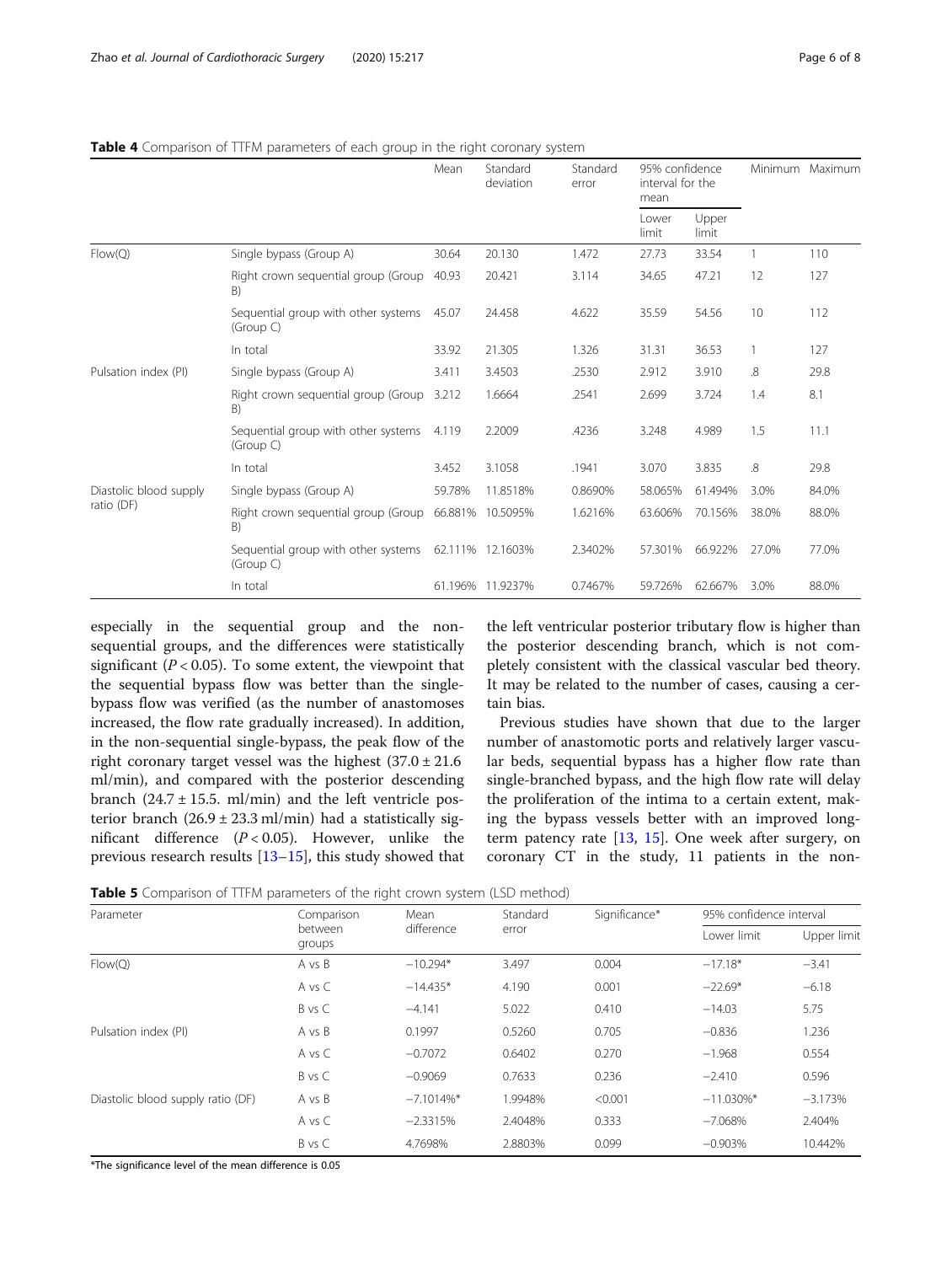<span id="page-6-0"></span>sequential group had different degrees of stenosis or unclear visualization, but there was only one case in the sequential group. Although not necessarily caused by intimal hyperplasia, this also proves to some extent that high-flow sequential bypasses have better postoperative short-term patency [\[16](#page-7-0)].

In this study, coronary CT showed that poor visualization of bridging vessels was more common in radial artery bridges (4 cases). Although the related parameters such as instantaneous bridging flow during the operation were satisfactory, the poor CT results worried the surgeons who intended to carry out multi-artery or whole-artery CABG. On the premise of ensuring the correct strategy, it is still controversial as to which is more important to avoid perioperative linear symptoms by using perioperative antispasmodic drugs and/or a higher perfusion pressure. Whether there are other risk factors affecting the patency rate in the near future still needs further observation and study. This study did not refine and analyse the lesion location or stenosis degree of the right coronary artery, which may affect the surgical strategy and instantaneous blood flow results. In addition, this study is a single-centre study, and the overall sample size is small, so its results need to be further confirmed by large-scale clinical studies.

## Limitations

Our study had several limitations. Due to its retrospective design, we were unable to certify that all potential confounding factors had been recorded. Our singlecentre experience may not be applicable to other institutes.

## Conclusion

In our centre, the most common form of CABG in the right coronary artery system is non-sequential SV to PDA. Whether with sequential grafts of PDA-PL or other sequential grafts among the different coronary artery systems, the instantaneous flow of groups of sequential grafts was higher than that of a single graft. DF in the groups of sequential grafts of the right coronary system was better than that in the non-sequential group.

#### Abbreviations

CABG: Coronary artery bypass grafting; CAD: Coronary atherosclerotic heart disease; PCI: Percutaneous coronary intervention; PI: Pulsatility index; CT: Computed tomography; TTFM: Transient-flow flow meter; MGF: Mean graft flow; DF: Diastolic flow; PDA: Posterior descending artery; RCA: Right main coronary artery; PL: Posterior branch of the left ventricle; LAD: Left anterior descending artery; LCX: Left circumflex; EF: Ejection fraction

#### Acknowledgements

Not applicable.

#### Authors' contributions

Yu Chen is the corresponding author. Zhou Zhao and Chun Fu drafted the manuscript, Lixue Zhang and Guodong Zhang provided valuable statistical

analysis for this study and participated in its design and coordination. All authors read and approved the final manuscript.

#### Funding

This research was supported by the Research and Development Fund of the Peking University People's Hospital, Fund Approval Number RDY2019–32. The funding source (RDY2019–32) had no role in the study design, data collection, analysis, or interpretation. The authors declare that there are no potential conflicts of interest.

#### Availability of data and materials

Data will be made available on request.

#### Ethics approval and consent to participate Not applicable.

### Consent for publication

We received explicit consent from the patients.

#### Competing interests

The authors declare that they have no competing interests.

#### Author details

<sup>1</sup> Cardiac Surgery Department, Peking University People's Hospital, Beijing 100044, China. <sup>2</sup>Critical Care Medicine Department, Peking University People's Hospital, Beijing 100044, China.

## Received: 1 April 2020 Accepted: 20 July 2020 Published online: 14 August 2020

#### References

- 1. Roth GA, Johnson C, Abajobir A, et al. Global, regional, and National Burden of cardiovascular diseases for 10 causes, 1990 to 2015. J Am Coll Cardiol. 2017;70(1):1–25.
- 2. Thom T, Haase N, Rosamond W, et al. Heart disease and stroke statistics-- 2006 update: a report from the American Heart Association statistics committee and stroke statistics subcommittee. Circulation. 2006;113(6):e85– e151.
- 3. Hillis LD, Smith PK, Anderson JL, et al. 2011 ACCF/AHA guideline for coronary artery bypass graft surgery. A report of the American College of Cardiology Foundation/American Heart Association task force on practice guidelines. Developed in collaboration with the American Association for Thoracic Surgery, Society of Cardiovascular Anesthesiologists, and Society of Thoracic Surgeons. J Am Coll Cardiol. 2011;58(24):e123–210.
- 4. Wenqiang S, Yi C, Yi F, et al. Consistency of pre-planned and actual surgical strategies for coronary artery bypass grafting. Chin J Circ. 2018;33(12):1176– 9.
- 5. Zhou Z, Hu L, Lixue Z, et al. Study of TTFM parameters predicting patency of graft blood vessels after 1 year after CABG. Chin J Thorac Cardiovasc Surg. 2018;34(1):40–2 55.
- 6. Di Giammarco G, Pano M, Cirmeni S, et al. Predictive value of intraoperative transit-time flow measurement for short-term graft patency in coronary surgery. J Thorac Cardiovasc Surg. 2006;132(3):468–74.
- Kieser TM, Rose S, Kowalewski R, et al. Transit-time flow predicts outcomes in coronary artery bypass graft patients: a series of 1000 consecutive arterial grafts. Eur J Cardiothorac Surg. 2010;38(2):155–62.
- 8. Walker PF, Daniel WT, Moss E, et al. The accuracy of transit time flow measurement in predicting graft patency after coronary artery bypass grafting. Innovations (Phila). 2013;8(6):416–9.
- 9. Fitzgibbon GM, Kafka HP, Leach AJ, et al. Coronary bypass graft fate and patient outcome: angiographic follow-up of 5,065 grafts related to survival and reoperation in 1,388 patients during 25 years. J Am Coll Cardiol. 1996; 28(3):616–26.
- 10. Aldea GS, Bakaeen FG, Pal J, et al. The Society of Thoracic Surgeons clinical practice guidelines on arterial conduits for coronary artery bypass grafting. Ann Thorac Surg. 2016;101(2):801–9.
- 11. Riess FC, Heller S, Cramer E, et al. On-pump versus off-pump complete arterial revascularization using bilateral internal mammary arteries and the T-graft technique: clinical and angiographic results for 3,445 patients in 13 years of follow-up. Cardiology. 2017;136(3):170–9.